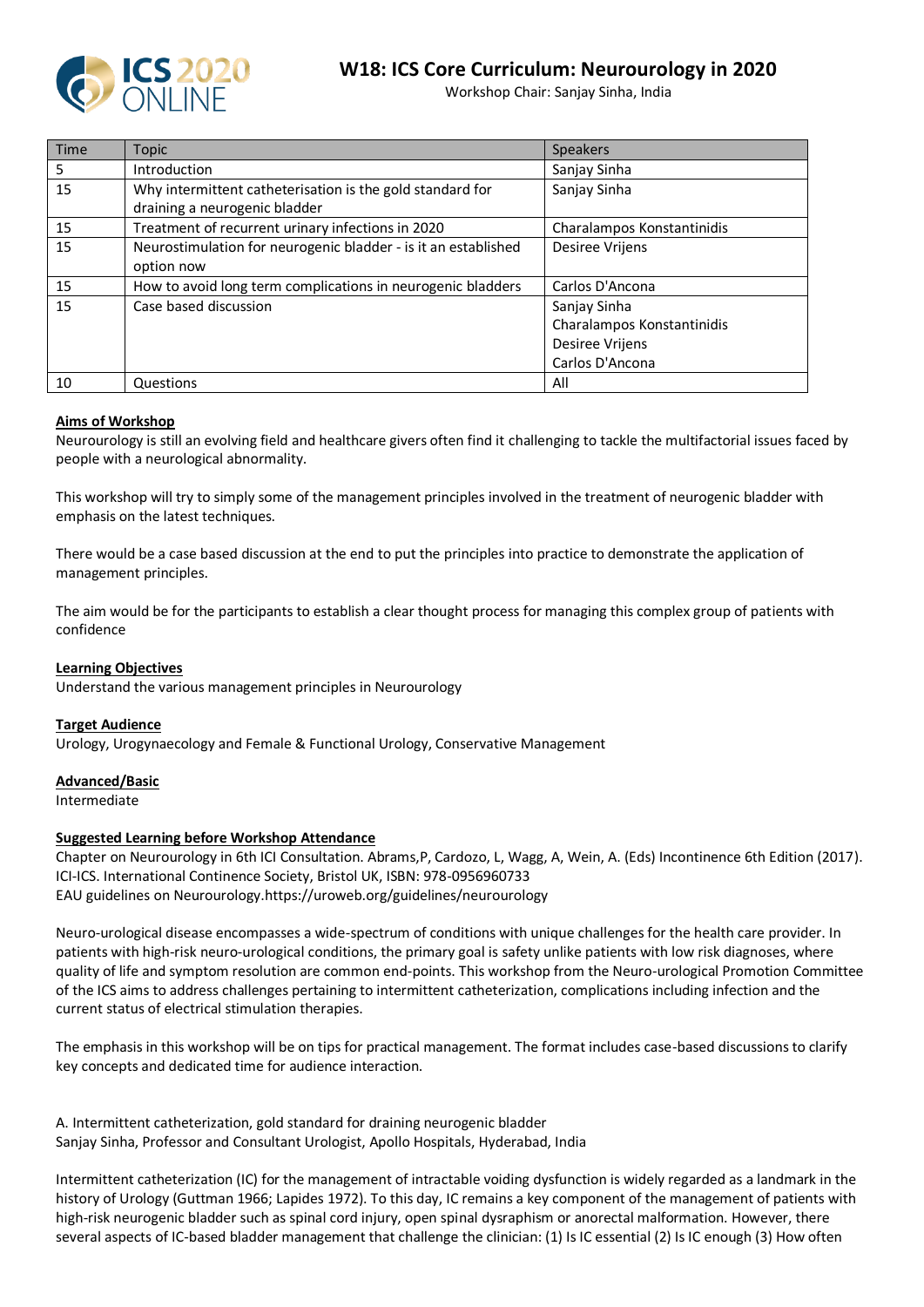should a patient catheterize (4) Is a clean technique acceptable? (5) What about infections? The response to these issues has significant implications for the individual patient as well as for the community. These aspects are covered first as part of the initial lecture and later during case discussions.

B. Treatment of recurrent urinary infections in 2020 Charalampos Konstantinidis, Consultant in Urology & Sexual Medicine National Rehabilitation Center, Athens, Greece

Urinary tract infections (UTI) are an important issue for physicians and patients. It is even more difficult to diagnose and treat neurogenic patients rather than the general population. The higher frequency of recurrent infections in these patients and resistant microorganisms remain the main problems as for this specific patient group. UTI in the neurogenic patient is considered when there is a positive urinary culture accompanying by symptoms. The range of signs and symptoms includes urinary incontinence, increased spasticity, autonomic dysreflexia, pelvic discomfort, fever, and decreased energy level. Moreover, it has not been shown that the type of microbe isolated in urine culture of an asymptomatic patient is the cause of infection when one symptomatic episode occurs. Patients with UTI should be treated with the most specific antibiotic treatment for the shortest sufficient period. The guidelines for choosing the right antimicrobial treatment are the same as those of the general population. They include the identification of the microorganism, the antimicrobial susceptibility, the location of the infection, its complexity, and the risk factors. Although there are insufficient clinical studies on the duration of treatment for urinary tract infections in neurogenic patients, the duration of treatment varies from 3 to 21 days depending on the microorganism, the accompanying factors of infection and the condition of the patient. When oral treatment is available, it is usually given for a period of 5–7 days, and when intravenous treatment is required, it remains from 7 to 14 days depending on the clinical and laboratory findings.

Based on the criteria of evidence-based medicine, there is currently no preventive measure for recurrent urinary tract infections in neurogenic patients that can be recommended without limitations. Individualized concepts, including immunostimulation, phytotherapy, and complementary medicine, should be taken into consideration. Prophylaxis is important to pursue, but no data are favouring one approach over another. In this case, prophylaxis is essentially a trial and error approach. Nowadays, the quality of life of neurogenic patients is the primary concern. Antibiotics, catheterization techniques and urinary diversions are the main features of treatment applied. The medical community contributes in this direction with the proper diagnosis of the diseases in this group of patients. Individualized physician and patient collaboration and the timely recognition of symptoms by the patient remain the cutting edge of early symptoms relief. The proper and efficient control of the "neurogenic bladder" is essential for the prevention and the management of the UTIs. The controlled bladder pressure and its complete periodical evacuation under a low-pressure environment can ensure that the UTIs will be less frequent and less severe.

#### References

- 1. Kennelly M, Thiruchelvam N, Averbeck M, Konstatinidis C, Chartier-Kastler E, Trøjgaard P, et al. Adult Neurogenic Lower Urinary Tract Dysfunction and Intermittent Catheterisation in a Community Setting: Risk Factors Model for Urinary Tract Infections. Adv Urol. 2019 Apr 2; 2019: 2757862. doi: 10.1155/2019/2757862.
- 2. Charalampos Konstantinidis and Achilleas Karafotias (November 5th 2018). Urinary Tract Infections in Neuro-Patients, Microbiology of Urinary Tract Infections - Microbial Agents and Predisposing Factors, Payam Behzadi, IntechOpen, DOI: 10.5772/intechopen.79690. Available from[: https://www.intechopen.com/books/microbiology-of-urinary-tract](https://www.intechopen.com/books/microbiology-of-urinary-tract-infections-microbial-agents-and-predisposing-factors/urinary-tract-infections-in-neuro-patients)[infections-microbial-agents-and-predisposing-factors/urinary-tract-infections-in-neuro-patients](https://www.intechopen.com/books/microbiology-of-urinary-tract-infections-microbial-agents-and-predisposing-factors/urinary-tract-infections-in-neuro-patients)
- 3. B. Blok , D. Castro-Diaz, G. Del Popolo, J. Groen, R. Hamid, G. Karsenty, et al. EAU Guidelines on Neuro-Urology. ISBN 978-94-92671-07-3. EAU Guidelines Office, Arnhem, The Netherlands.<https://uroweb.org/guideline/neuro-urology/>

## C. Neurostimulation for neurogenic bladder; is it an established option now? Desiree Vrijens, Urologist, Maastricht University Medical Centre, Netherlands

In this presentation the different forms of neurostimulation are discussed. The working mechanism of tibial nerve stimulation is explained. The indications for tibial nerve stimulation in neurogenic lower urinary tract dysfunction are discussed with presentation of the most recent literature. In addition sacral neuromodulation is addressed, with working mechanism and indication in the past, the present and the future.

D. How to avoid long-term complications in neurogenic bladder patients Carlos D'Ancona, Professor and Chairman Division of Urology, School of Medical Sciences, University of Campinas, SP, Brazil

From child to elderly, we have many etiologies of neurogenic bladder. For an education point of view and to be more concise, I will focus on neurogenic bladder caused by spinal cord trauma. To avoid complications, we need to take into account a different aspect:

- 1. Early treatment of neurogenic bladder
- 2. Maintain low bladder pressure
- 3. Promote a good bladder drainage